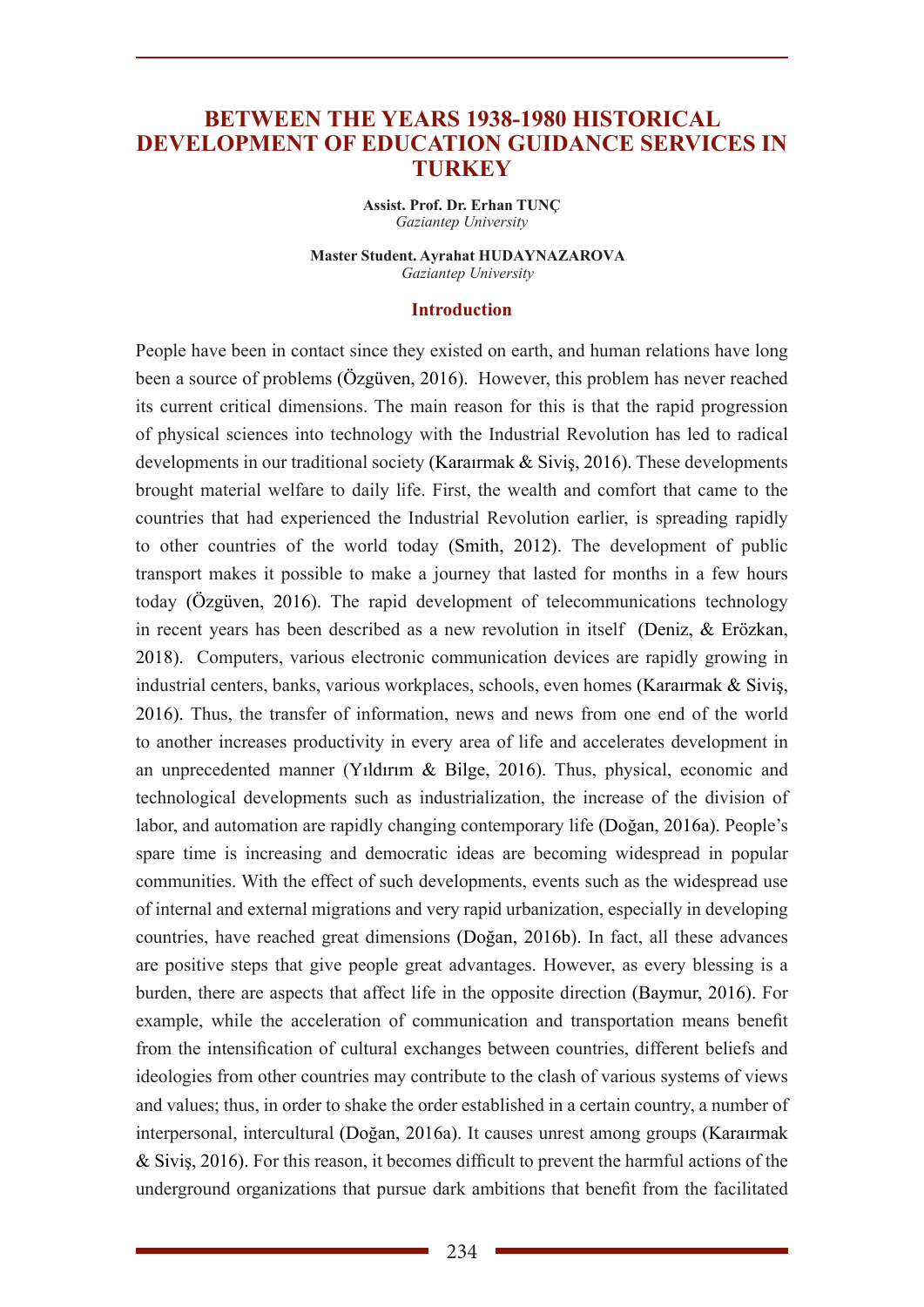propaganda. Likewise, in the event of rapid urbanization, the people who migrate from rural areas to cities by benefiting from developing transportation means can gain more, benefit from educational and cultural opportunities, medical services to a greater extent, and gain advantages such as access to more developed municipal services (Doğan, 2016a). However, the same phenomenon also causes crowded schools, narrow and unhealthy housing and environmental pollution problems in cities (Smith, 2012).

One of the most negative consequences of these developments is that it affects human relationships in the opposite direction (Özgüven, 2016). As a result of the industrialization, the establishment of big cities caused people to live together in a crowded and intense way. Although this physical intimacy between people seems to be a contradiction, it has led them to psychologically move away from each other (Doğan, 2016b). This is also natural. It is possible for people who have to live in tight spaces, restricting each other's freedom and narrowing their living spaces (Doğan, 2016c). The necessity of living together in the crowd necessitates more rules and more social pressures. These rules require one to adopt certain forms of behavior (Deniz, & Erözkan, 2018). Thus, one is inevitably pushed towards the same stereotypical behaviors and foreign external values are imposed on him (Baymur, 2016). People forced to these foreign values and behaviors feel lonely in the society; they are alienated from each other, their culture, and most importantly their own self. For all these reasons, we are witnessing that human relations in our age have deteriorated to some extent and in some parts (Yıldırım & Bilge, 2016; Akman, 2016). The conditions in which people live are of a nature that may harm mental health. Today, the increase in crime rates and the increase in mental illnesses prove this. Today, conflicts and frictions between young adults, women and men, employers, various ideology groups, various ethnic, racial and national groups are increasing rapidly (Doğan, 2016c). These groups claim that they pursue human rights and want to achieve democratic and fair living conditions (Doğan, 2016b). They're right. However, their struggle with non-humanistic primitive methods and their attempted acts of violence cause social crises. In this case, human relations appear as a problem threatening the future of humanity both at the personal and social level (Doğan, 2016a). To this day, the world crisis; hunger, disease outbreaks, wars were more related to physical life problems (Karaırmak & Siviş, 2016). Today, they appear in the field of human relations, which is equally important but more complex (Yıldırım & Bilge, 2016; Akman, 2017). The disruption of human relations lies at the root of many of the disruptions seen in social life today. As has been suggested, although people have made great progress in material and economic fields, they are helpless in the face of psychosocial problems such as disturbances in interpersonal relations, races and international disagreements, guilt and mental illnesses, increasing aimlessness and alienation among young people (Smith,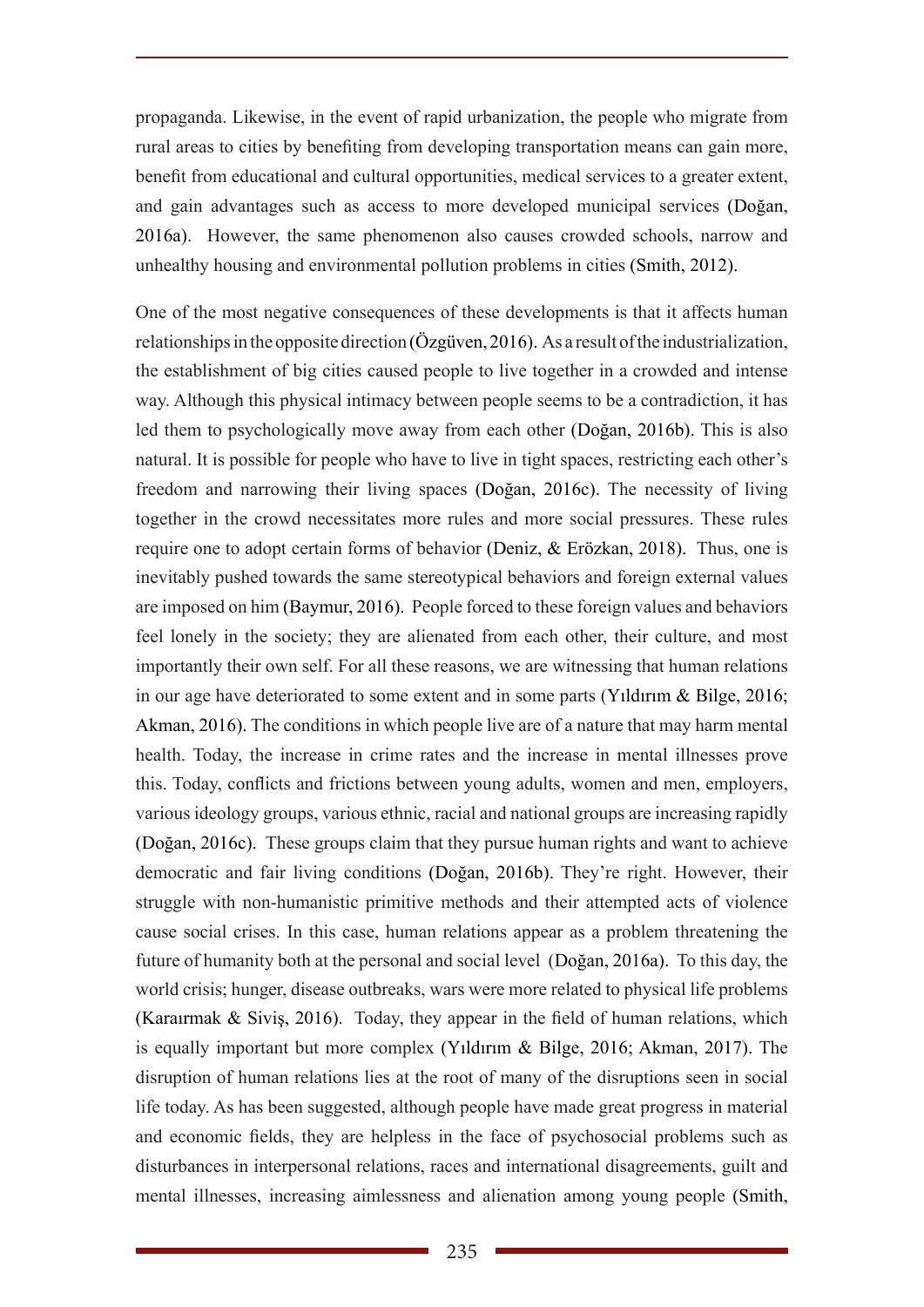# 2012).

Behavioral science is a branch of science that is greatly influenced by the development of historical events and current philosophical trends. Philosophical science, which adopted modernist thought in the early twentieth century, was deeply influenced by behavioral science, psychological counseling theories and research methods (Doğan, 2016a). The theories of behavioral sciences and psychological services fed by these theories were shaped according to the modernist approach. Traditional psychology has brought experimentalism and rationalism to the forefront in accordance with the modernist approach (Karaırmak & Siviş, 2016).

Postmodernism is a philosophical concept representing a certain period and its features can be observed in social sciences such as philosophy, sociology, education and psychology of the twentieth century (Lowenthal, 1996). Historically, the beginning of the postmodern period was marked by World War I in Europe and II. It corresponds to the time following World War II. A change has been observed from the principle of logical empiricism, where the basic source of postmodern thought and objective knowledge is logic-based thought, to subjective knowledge where the individual's personal life experience comes to the fore (Özgüven, 2016).

As a result of philosophical, cultural and scientific developments in the postmodern period, postmodernist practices such as network therapy, solution-oriented approaches, narrative therapy, feminist therapy and positive psychology have emerged (Baymur, 2016). Since postmodern thought emerges as a reaction to modernism, it is possible to see it as an oppositional thesis of modernism (Doğan, 2016c). For this reason, opposing concepts and ideas are encountered in two approaches (Deniz, & Erözkan, 2018). Contemporary approaches in the field of psychological counseling and psychology focus on the positive and strong aspects of more people, rather than focusing on negative and weak aspects (eg, irrational thoughts or mental distortions) (Doğan, 2016b). This approach is called positive psychology because of its positive approach to human nature (Smith, 2012).

Since the 1970s, pioneers in the field of school guidance and counseling in the United States have proposed a solid and feasible approach called the "Comprehensive, Developmental Guidance and Counseling Program Model" (Vanzandt & Buchan, 1997). In this study, comprehensive and developmental guidance program model and basic elements of this model are given. In recent years, it is known that program-oriented developmental guidance and psychological counseling approach has been revived in the field of school guidance and counseling (Baymur, 2016). The program has been continuing efforts to develop school guidance and counseling programs (Snyder and Daly, 1993). Two important books have been published in the late 1980s in order to meet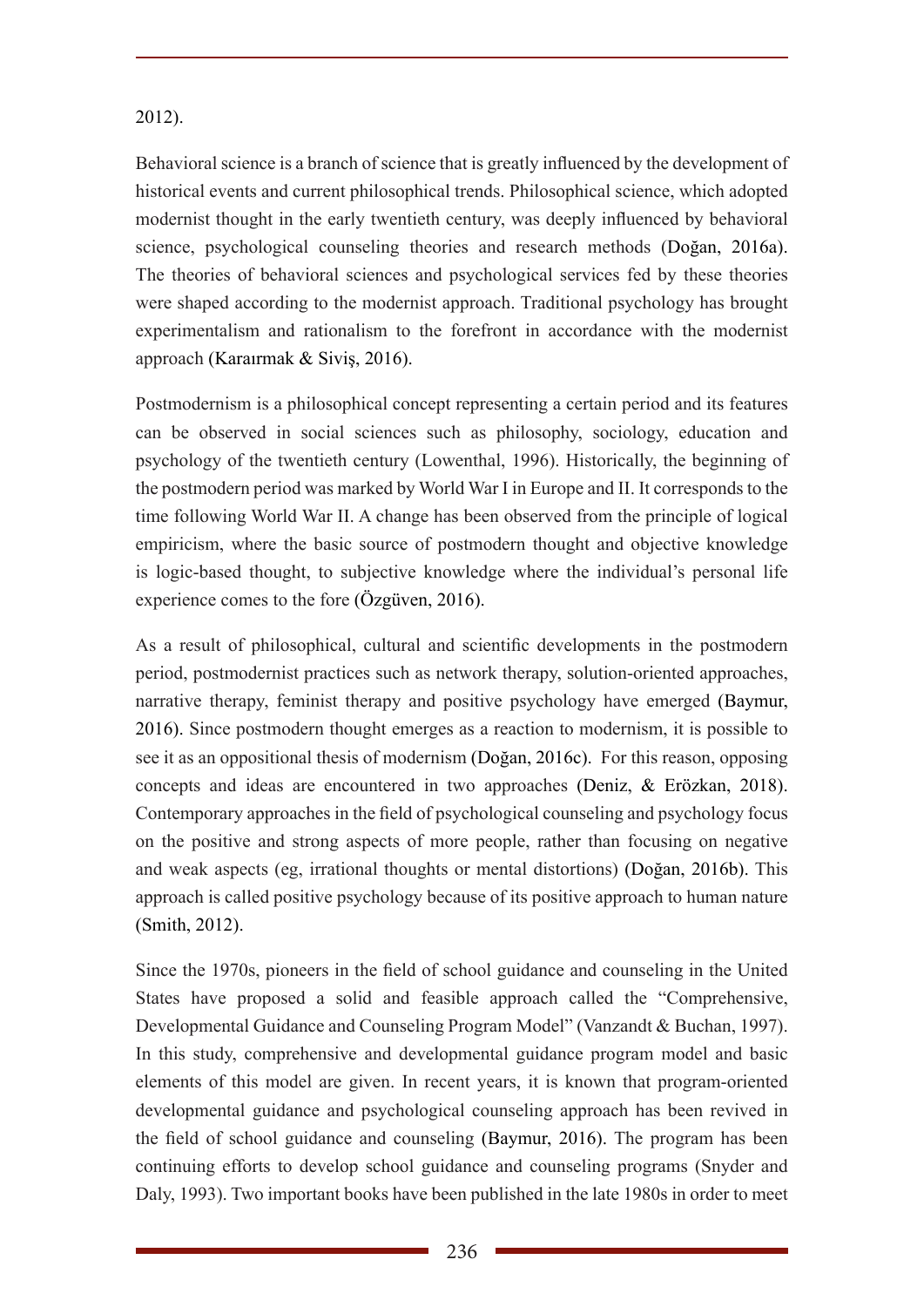the need and assist school psychological counselors. These; The book "Developmental Guidance and Counseling: A Practical A Program" written by Robert D. Myrick in 1987 and the "Guidanee Program for Developing and Managing Your School" written by Morinan C \ Gysbers in 1988 (Smith, 2012).

School psychological counselor, usually student personality services; or in the context of a managerial structure called student services. These organizational models are:

- 1. service model,
- 2. process model and
- 3. tasks model. In fact, in an important part of schools, an organizational model consisting of the combination of these three models is applied (Deniz, & Erözkan, 2018).

There are a number of assumptions on which the comprehensive guidance program model is based. These assumptions provide the basis for organizing and conducting guidance and counseling services in schools. It is possible to list these premises as follows:

- *1. Guidance and Psychological Counseling is a Program:* Guidance and Counseling Program has the same features as other education programs. These are: a) student competences, b) processes and activities necessary for students to acquire these competencies, e) professional staff, d) materials and resources, and e) evaluation (Yıldırım & Bilge, 2016).
- *2. Guidance and Counseling Program is Developmental and Comprehensive*: In crisis situations, intervention of students is a must. However, the main purpose of the comprehensive and developmental program is to help students develop by enabling them to gain some experience (Poyraz, 2006). Guidance and counseling program is a comprehensive program that includes all activities and services such as getting to know the individual, providing information, consultation, counseling, referral, placement and monitoring (Doğan, 2016b).
- *3. Guidance and Counseling Program envisages teamwork:* A comprehensive, developmental guidance and counseling program envisages the participation of all staff in the school. The school counselor not only serves the students directly but also provides consultation and collaboration with other psychological counseling and guidance staff, school staff, parents and some public or private keys providing mental health services (Doğan, 2016c).
- *4. Historical Development of the Guidance Program Model:* It is seen that the psychological counseling clinical services approach dominated professional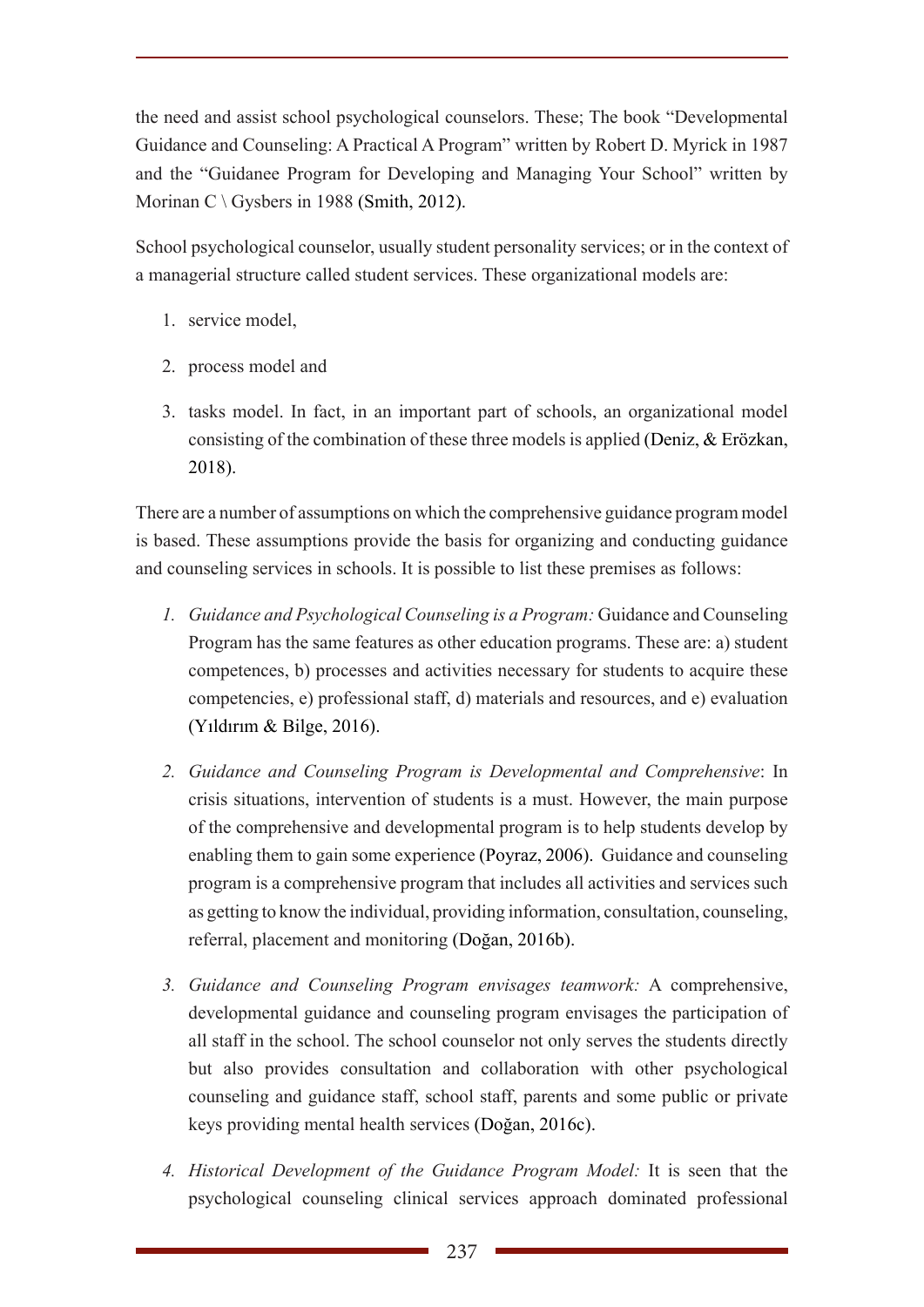theory, education and practice between 1950-1970. According to Gysbers (1992), during this period, guidance and psychological counseling were considered as administrative aspects: Student personality: in the scope of services: and as a dimension of it: Guidance and psychological: the psychological counselor's position and psychological counseling (process) were more important than counseling program (guidance) (Poyraz, 2006). However, when I examine the history of guidance and psychological counseling, it is seen that guidance and psychological counseling does not begin with this approach but rather as a process of choosing and placing a profession. However, a more clinically oriented approach has emerged since the 1920s, emphasizing psychological counseling. Thus, the period of adaptation guidance and counseling began (Doğan, 2016a).

The end of the 1920s and early 1930s; It is seen that service model has emerged in order to organize guidance and psychological counseling services in schools. Again, in this period, it is observed that guidance and psychological counseling area becomes an aid service that includes vocational, educational and personal-social dimensions. It is known that between 1950 and 1960, the field of guidance and psychological counseling was organized within the scope of student personality services with an understanding centered on psychological counseling and psychological counseling (Karaırmak & Siviş, 2016).

The first original comprehensive guidance program model developed in 1974 was based on three interrelated functions (Gysbers, 1992). These functions are:

- 1. curriculum-based functions,
- 2. individual help-based functions and
- 3. intervention functions.

The program was revised in 1978 and turned into a developmental guidance program. The elements of this program are:

- 1. definition,
- 2. justification,
- 3. assumptions,
- 4. content-model and
- 5. process model.

Between 1978 and 1981, other arrangements were made in the model. During this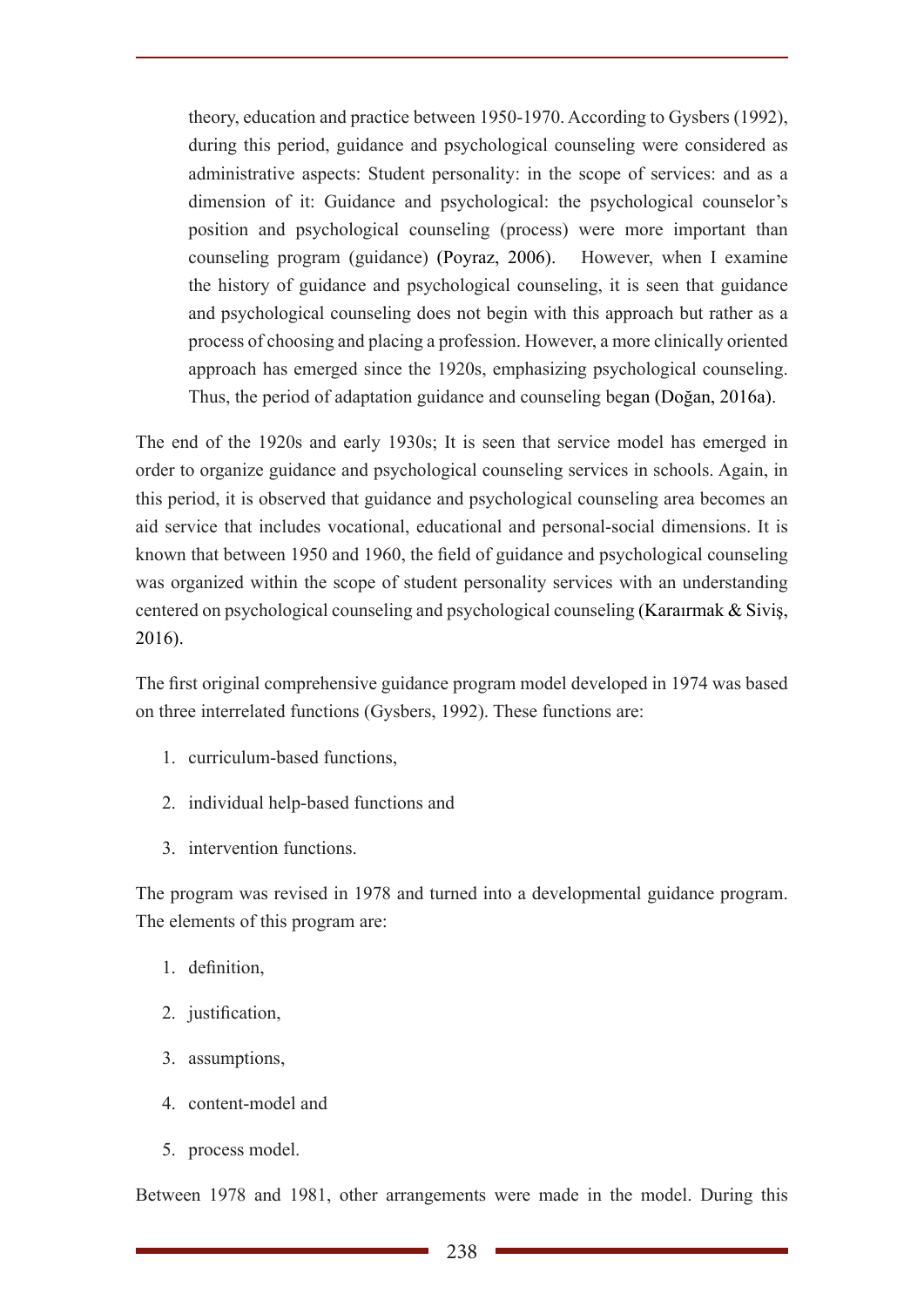period, it was seen that the model was adopted nationwide in the United States and applied in many schools (Özgüven, 2016). As a result of these applications, the program has been further refined: Thus, by creating the basic structure of the model, the concepts of 'content model' and 'process model' have been removed from the program (Gysbers and Heulerson, 1997). As it is known, after the Republic Turkish Education System has been influenced by different education systems in terms of objectives and content (Deniz, & Erözkan, 2018). II. In the period that started after World War II, it is observed that the Turkish Education System is under the influence of the United States Education System (Özoğlu, 1982, p. 52). In this period, the aid initiated in the fields of military, economic and education with the United States of America has led to the reflection of the principles and practices in America in these areas (Kuzgun, 1988, p. 17). Turkey - on the one hand, American educators and psychologists in American aid and cooperation of inviting Turkey to make investigations in our education system on the other hand, some Turkish educators were sent to the United States to specialize in the field of guidance. As Baynur (1980) points out, the widespread interest in the concept and understanding of guidance in our education system has played a major role in the education of foreign countries and the experts brought from America. Although the rapid studies and developments in guidance in our country in the 1950s, due to lack of trained personnel, lack of belief and information in the authorities, and lack of financial support, guidance ideas and concepts continue to spread at the country level and show the effect of the newly prepared programs and regulations (Baymur, 2016). It is observed. Parallel to these developments, we see that guidance is first discussed in a National Education Council (T.C. Ministry of National Education, 7th National Education Council Documents, 1961). In the following sections of the study, the purpose and content of the decisions taken in the main Councils of National Education, which deals with the issue of guidance, the extent to which it is reflected in the educational practices and the problems it creates will be briefly discussed within the framework of contemporary guidance understanding (Doğan, 2016b). Psychological Counseling and Guidance services started in our country in the 1950s on a conceptual level (Doğan, 2016c). It has a history of nearly forty years. Although guidance has not been explicitly mentioned in previous years. In the educational programs, individuality is mentioned as a principle and it is emphasized that the students will be guided to the development of their own abilities (Smith, 2012).

U.S. with Turkey In the framework of the cooperation and mutual aid agreement between Turkey and Turkey in 1947, experts from the United States were invited for the efforts to reform the Turkish National Education and students were sent to the United States to train specialist personnel in various branches of education (Yıldırım & Bilge, 2016). At the beginning of the fifties (1951-1953) educational experts and faculty members such as John Rufi, Ellswarth Tompkins, Mills and Lester were invited to our country. These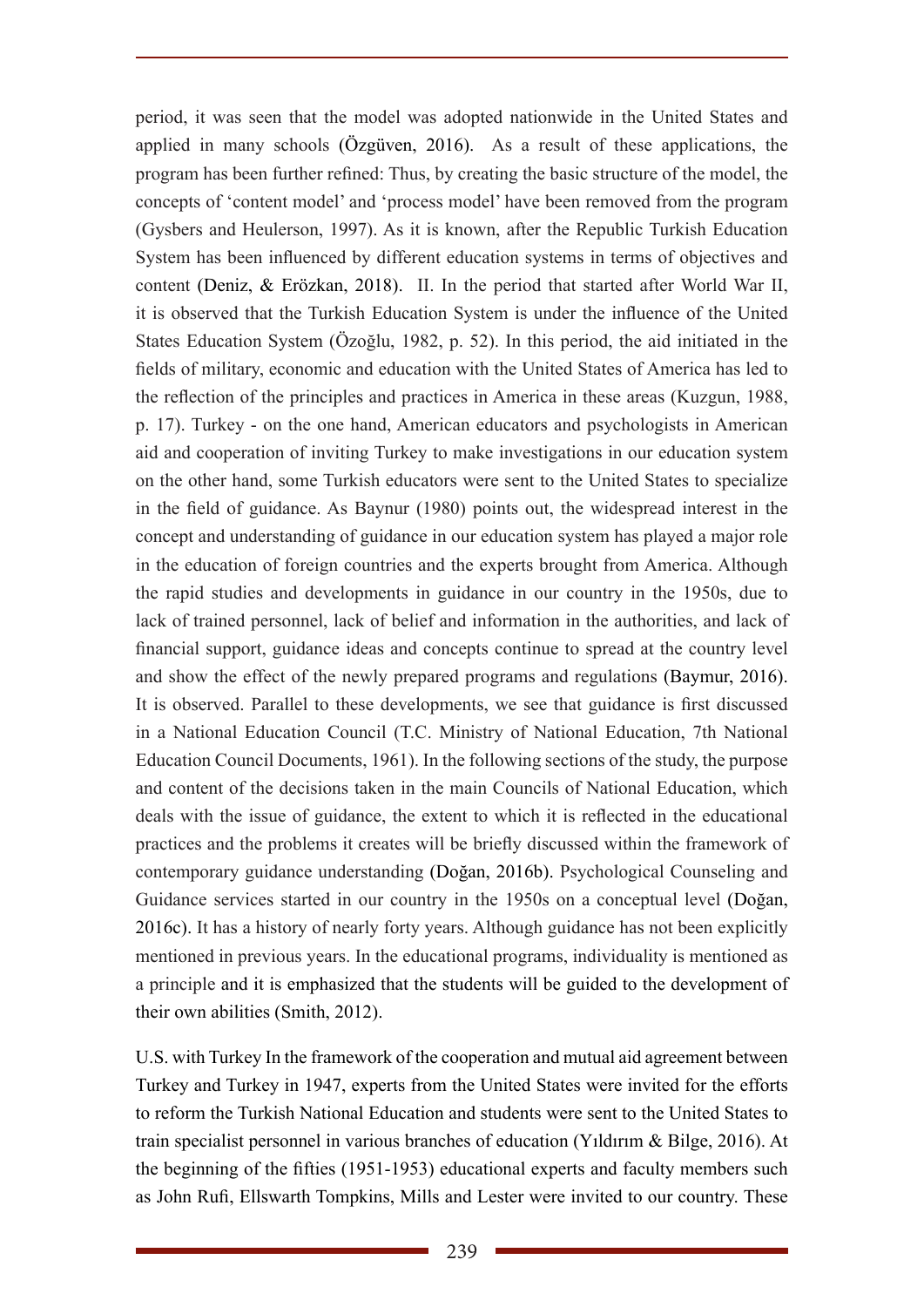experts examined the education system of our country and prepared a report (Karaırmak & Siviş, 2016).

In their reports, it is pointed out that the educational programs of our country are very heavy in terms of the development level of the individuals and the content is not very important and individual differences are not given importance (Doğan, 2016c). In this context, they suggested the establishment of student guidance services in schools, the evaluation and inspection system and the establishment of a new structure of the school and central organization, and the schools being multi-purpose (Poyraz, 2006).

Among the invited experts, Biliş and Mills conducted studies on understanding and organizing the necessity of guidance activities, and gave lectures and seminars to teachers, school administrators and senior staff in the central organization in order to understand the concept of guidance. As there is no staff trained in guidance, first of all, teachers were tried to be trained in guidance (Özgüven, 2016). Multi-purpose schools were opened in three places, which were put into practice as an innovation in education, 6 provinces were selected as pilot regions and guidance studies were initiated in these 11 male secondary schools, guidance boards were established to guide these activities and personnel were tried to be trained through seminars (Yıldırım & Bilge, 2016). Then, in 1954, the results of these studies were discussed and evaluated at the seminar 'Factors Affecting Guidance in the Education System' conducted by another advisor, Otto Mathiasen. In this seminar, the problems raised in the field of personnel training, organization, necessary laws and directives and school-family relations were mentioned. In these efforts for innovation, the individual differences, individual interests and abilities of the students gain importance and new initiatives start and the institutionalization movement comes alive. For the first time, since the 1952-53 school year, the Gazi Education Institute opens a Special Education Department to train staff for children in need of special education. A Test and Research Bureau was established in 1953 under the Ministry of National Education for the purpose of preparing psychological tests and measurement tools for personnel selection and guidance (Smith, 2012).

Turkish students who went to America to study Psychological Counseling and Guidance started to return home in 1953. Between 1953-54, the first field in the first direct lessons in Turkey, Guidance and Counseling Techniques classes, Gazi Education Institute of Pedagogy and Special Education Department is beginning to be taught in the course. As a result of these lessons, they are published in some books and brochures, and these written sources make important contributions to the dissemination and clarification of concepts related to guidance. Until the first independent programs were opened in 1967 in order to train personnel in the fields of Psychological Counseling and Guidance, these provincial courses, which are included in the higher education education programs, carry out an important process in terms of recognition, dissemination and settlement of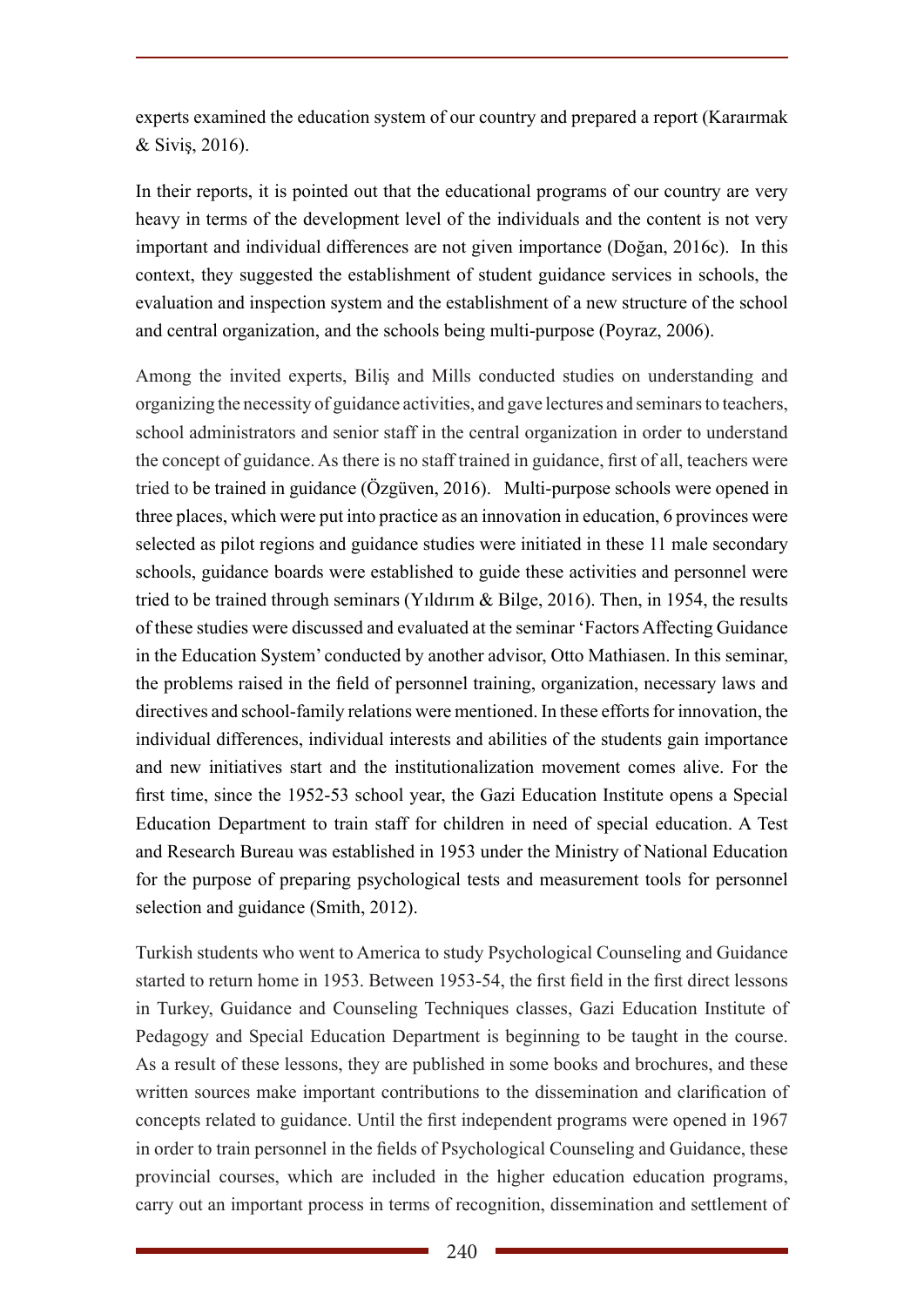concepts in the initial period (Karaırmak & Siviş, 2016).

It is seen that the planned development period entered into by our country in the 1960s started to make some new ideas and implementations effective in our education system (Özoğlu, 1982, p. 53). Since development plans see education as institutions producing manpower, they have demonstrated the place and importance of guidance in education in a new way. According to this new situation, guidance has to take part in educational practices in the extent of its contribution to manpower planning (Özoğlu, 1982, p. 53). Collected in 1962 VII. In the report of the Secondary Education Committee prepared for the National Education Council, a separate section was designated as Rehber Guidance in Secondary Education ve and in this section, the need for guidance, group hours in secondary schools, group teachers and the operation of group hours were discussed (Turkish Ministry of National Education, VII. 1962, pp. 89-91). VII. At the National Education Council, some suggestions were made to help students in schools:

The ability of each student to study in accordance with his or her interests, abilities and needs; directing them to an appropriate branch of study and occupation,

- 1. Addressing the need for specially trained personnel for guidance services and the training of these personnel,
- 2. Preparing the measurement tools required by the guidance studies as soon as possible,
- 3. Including guidance lessons in all teacher schools,
- 4. Systematic recording of the information to be collected about the abilities, interests and development of the students in the guidance work.
- 5. Training of teachers who are still working in schools with summer courses,
- 6. Reorganization of the primary school teaching institution in accordance with the guidance approach,
- 7. Giving a new order and importance to extracurricular activities such as student branches,
- 8. Establishing a close relationship with other institutions and activities that can help these aims in the environment while the guidance services are carried out in the school (T.C. Ministry of National Education, VII. National Education Council Documents, 1962, pp. 37-38).

Decisions taken in this Council, VIII. Until 1970, when the National Council of Education was convened, it was implemented by being partially reflected in the programs,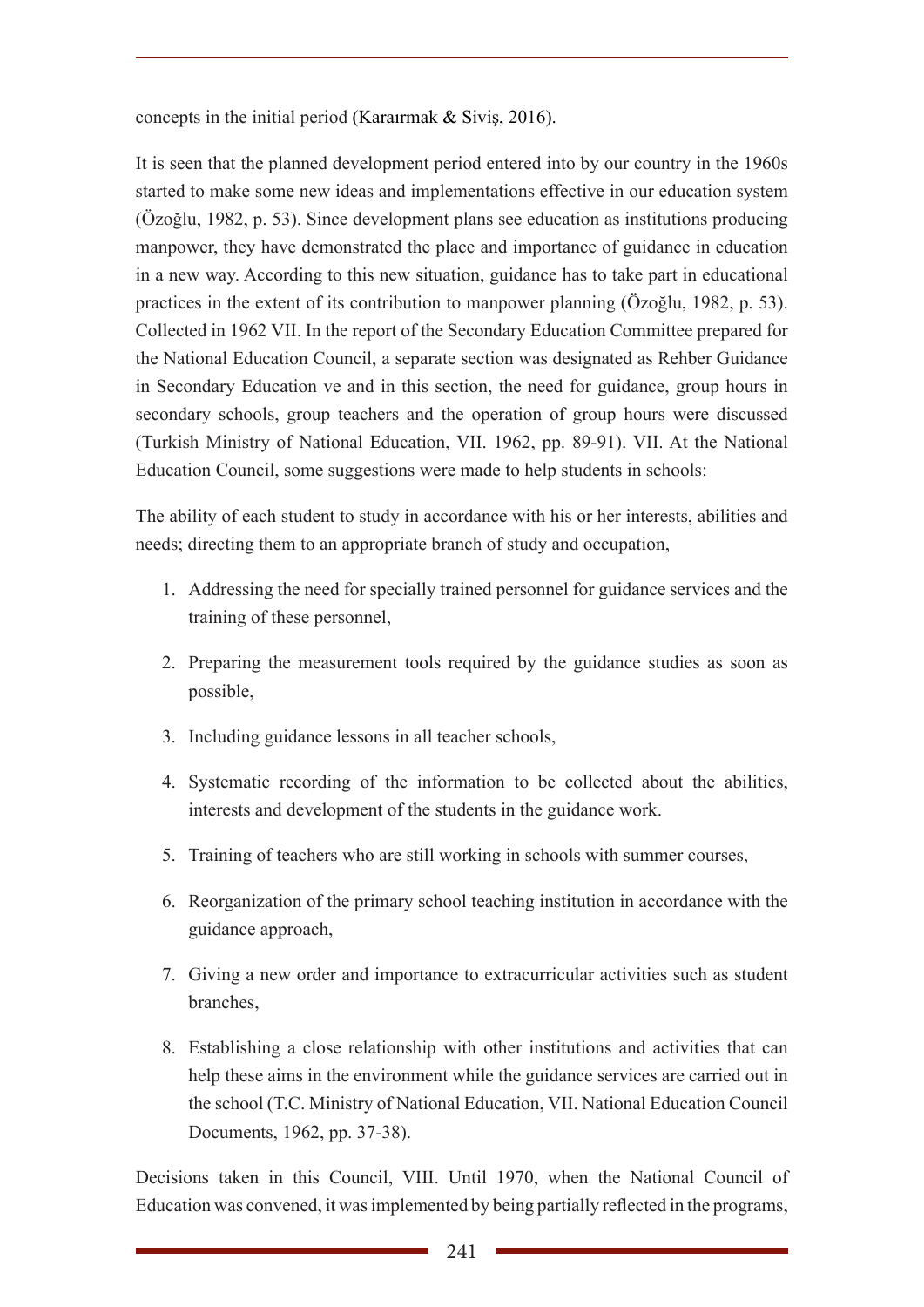regulations and by-laws; however, some of them could not find application because of the necessity of changing the law and limited opportunities (Poyraz, 2006).

Collected in 1970, VIII. The agenda of the National Education Council was the reorganization of the education system in a way that would contribute to the economic and social development. Guidance against VII. National Education Council began with the interest VIII. We observe that it has made even greater progress with the Council. In terms of the initiation of guidance practices in schools in our country, VIII. It is common that the National Council of Education is an important turning point (Ozoglu, 1982).

The problems created by the masses of students brought by secondary education to the gates of higher education in the 1960s became one of the most important problems of the country VIII. The Council of National Education has taken a series of decisions regulating the transition to higher education through the secondary education system. Orientation of students according to their abilities, interests, success, desires and needs; specifying the first year of high school as the orientation class; The use of objective measurement tools in the orientation process and guidance activities and the idea of supporting this orientation can be considered as important developments brought by this Council. As Özoğlu (1982) states, in this Council, it is accepted that the education system and practices should be centered on the individual according to his / her talent, interest, success and desires. VIII. It is observed that the idea of solving the problems encountered in horizontal and vertical transitions in education and especially the problem of students stacked in front of universities and colleges in the direction of guidance within the framework of guidance is dominant (Baymur, 2016). Most of the decisions taken in this Council were adopted by the Ministry of National Education and put into practice in the 1970 -1971 academic year. In this school year, the Ministry of National Education officially launched the guidance program in 24 schools (Karaırmak & Siviş, 2016).

Collected in 1974 IX. The agenda of the National Education Council was set up in accordance with the system introduced by the Basic Law of National Education No. 1739. IX. Orientation is the essence of the innovations brought in the National Education Council. These innovations are particularly effective in increasing the efficiency in secondary education through the second level of basic education, which is the main focus of our education system (Özgüven, 2016).

Thus, instead of the secondary education system which consists of closed vertical institutions on the secondary school, piling up students in front of higher education and eliminating the students who are deemed unsuccessful, the programs are directed to various fields of higher education or working life according to their interests, desires and abilities, and community needs and keep the horizontal and vertical transition paths open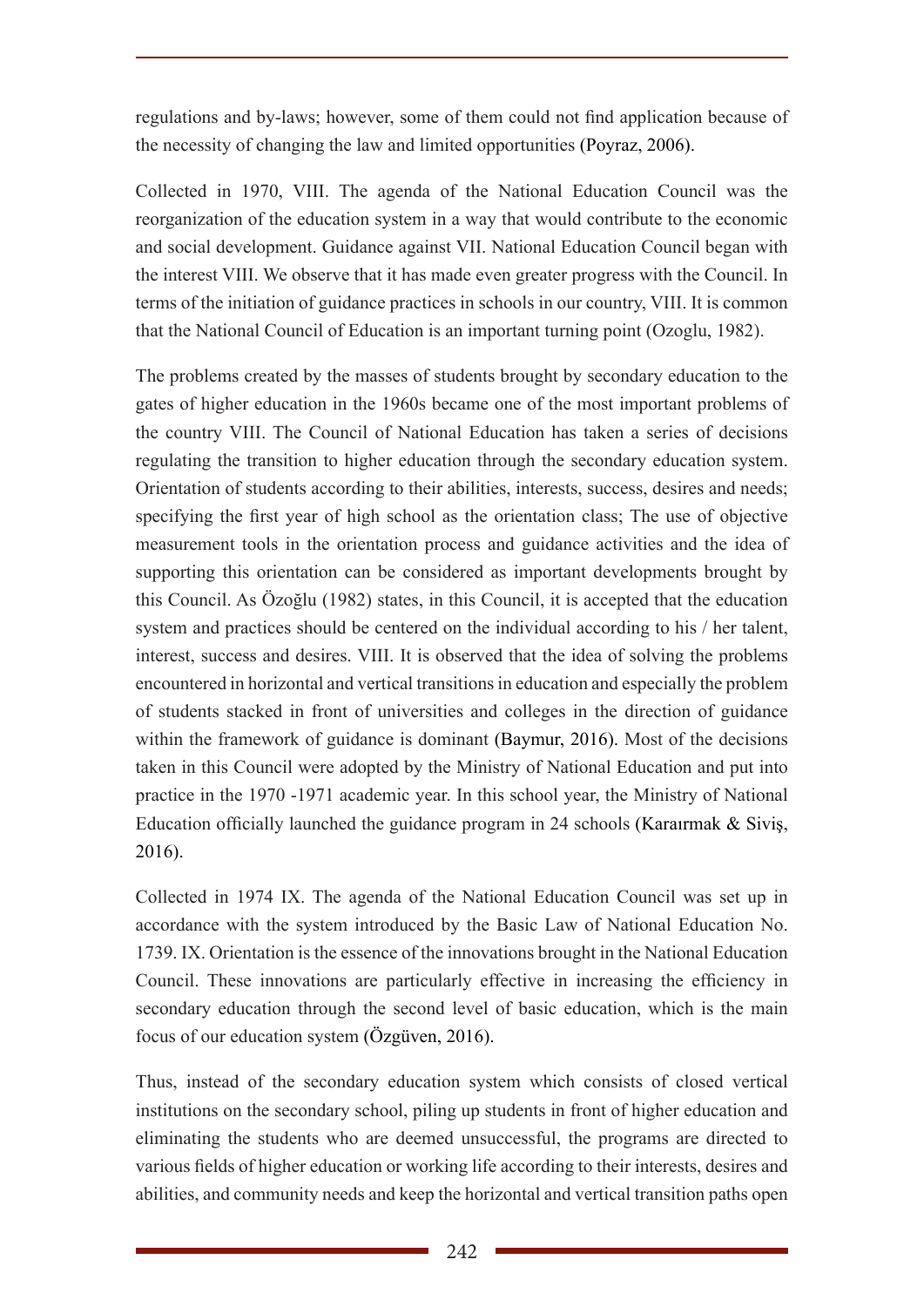between them. an attempt was made to introduce an established system. The guiding system consists of joint courses, private lessons and elective courses, and guidance services that are available to help students in all respects (Poyraz, 2006). IX. The decisions taken at the National Education Council have brought new and important dimensions to the guidance practices in schools. IX. The purpose of guidance in the Secondary School Guidance Studies section of the National Education Council document, the obligation to participate in guidance work, guidance advisory board and duties, advisor guidance and duties, class teacher and tasks, year-end activity report, group guide and tasks, classroom teachers meeting, guidance and educational work combining clocks; The student's personal dossier, referral advice, additional course fees, guidance program, guidance techniques, guidance programs that can be applied are given in a very wide and detailed explanations (Özgüven, 2016). In order to carry out the mentioned tasks and activities, it was decided to allocate two hours of guidance in school programs. This decision can be considered as an important step in solving the problem of time required for guidance studies (Kepoglu, 1985).

IX. The decisions taken at the National Education Council were envisaged to be arranged and carried out in a circular issued in the Journal of Communiqués dated September 16, 1974 and numbered 1805, within the scope of the principles specified in all official and private secondary schools, all high school and equivalent educational dunes since the 1974-1975 academic year (Poyraz, 2006). However, IX. In accordance with the decisions of the Council of National Education, the time allocated for guidance practices in the school program, two hours a week under the name of the Guidance Hour, was left to the responsibility of the classroom teachers (Smith, 2012).

### **Result**

In the light of the information summarized so far, it can be said that the concept of guidance has improved rapidly in the National Education Councils in our country. However, the guidance activities have not reached a consistent and effective level in the contemporary sense in the educational institutions since the guidance applications have been made without sufficient and necessary preparation in line with the decisions taken in the Councils. The concept of guidance VII. Although it has been handled intensively since the National Council of Education, we see that some problems still remain current within the contemporary meaning of the guidance approach. These problems can be listed as follows:

1. It is still common that the Ministry of National Education does not believe in the importance of guidance as much as it believes in the importance of history, physics and mathematics courses.

2. The place of guidance practices in terms of organization, function and staff in schools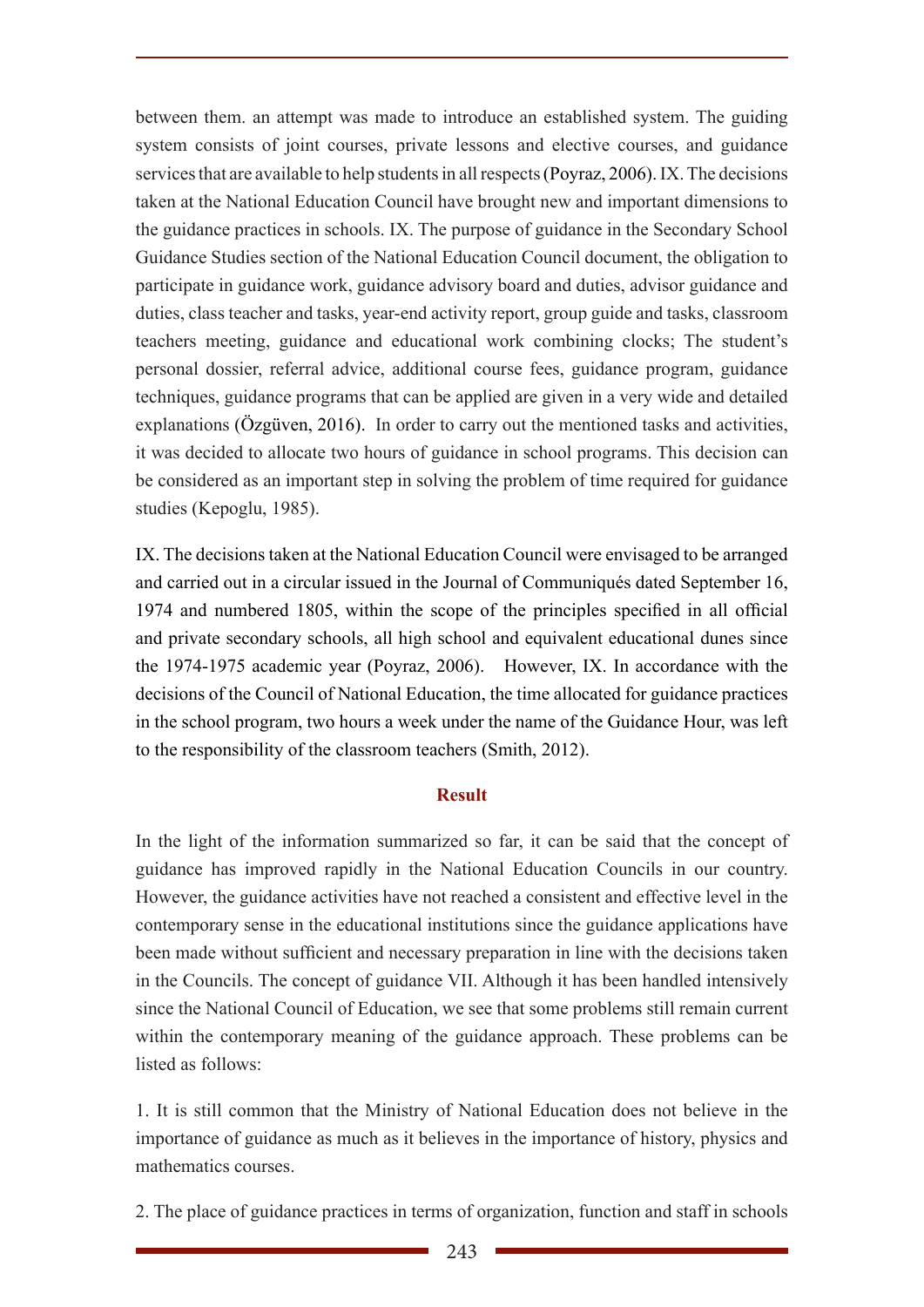has not been determined.

3. Guidance is considered as an orientation process in the education system and is seen as an activity that regulates the manpower planning of the country.

4. Guidance does not seem to be sufficiently adopted as a separate and important aspect of the educational process as well as the management and teaching dimensions.

5. The tools and budget issues that are vital for guidance practices seem to have never been addressed.

#### **References**

- Akman, Ö. (2016). The Importance of Using Archive in Social Studies Education, *Research Highlights in Education and Science*, Eğiten Puplishing, Editör:Wenxia Wu,Selahattin Alan, Mustafa Tevfik Hebebci, Basım sayısı:1, Sayfa Sayısı 173,ISBN:978-605-66950-0-1.
- Akman, Ö. (2017). Compass Metaphor of Mevlana in Social Studies Education, *New Approaches in Social Studies Education*, İsres Puplishing, Editör:Dr. Wenxia ( Joy) Wu Dr.Erol Koçoğlu Dr. Özkan Akman, Basım sayısı:1, Sayfa Sayısı 208, ISBN:978-605-66950-4-9.
- Baymur, F. (1980). Türkiye'de Rehberlik Çalışmalarının Başlangıcı, Gelişimi ve Bugünkü Sorunları, *Eğitimde Rehberlik Araştırmaları*. Ankara.
- Baymur, F. (2016). Çağımızda insan ilişkilerinin artan önemi ve bu hususun eğitimde dikkate alınması. *Türk Psikolojik Danışma ve Rehberlik Dergisi*, *1*(1).
- Deniz, M. E., & Erözkan, A. (2018). Psikolojik danışma ve rehberlik. *Pegem Atıf İndeksi*, 001-410.
- Doğan, S. (2016a). Okul rehberliği ve danışmanlığı alanında çağdaş bir yaklaşım: Kapsamlı rehberlik program modeli. *Türk Psikolojik Danışma ve Rehberlik Dergisi*, *2*(13).
- Doğan, S. (2016b). Türkiyede Rehberlik Kavramı Ve Uygulamalarının Gelişiminde Milli Eğitim Şûralarının Rolü. *Türk Psikolojik Danışma ve Rehberlik Dergisi*, *1*(1).
- Doğan, S. (2016c). Başlangıcından bugüne Türk resmi dokümanlarında rehberlik kavramı ve anlayışı: Bir inceleme. *Türk Psikolojik Danışma ve Rehberlik Dergisi*, *1*(2).
- Gysbers, N.C. (1992). The comprehensive guidance program model. In G.R. Wallz ve U. Ellis (Eds.), *Counseling and Guidance in the Schools* (pp. 9-24), Washington, DC: National Education Association,